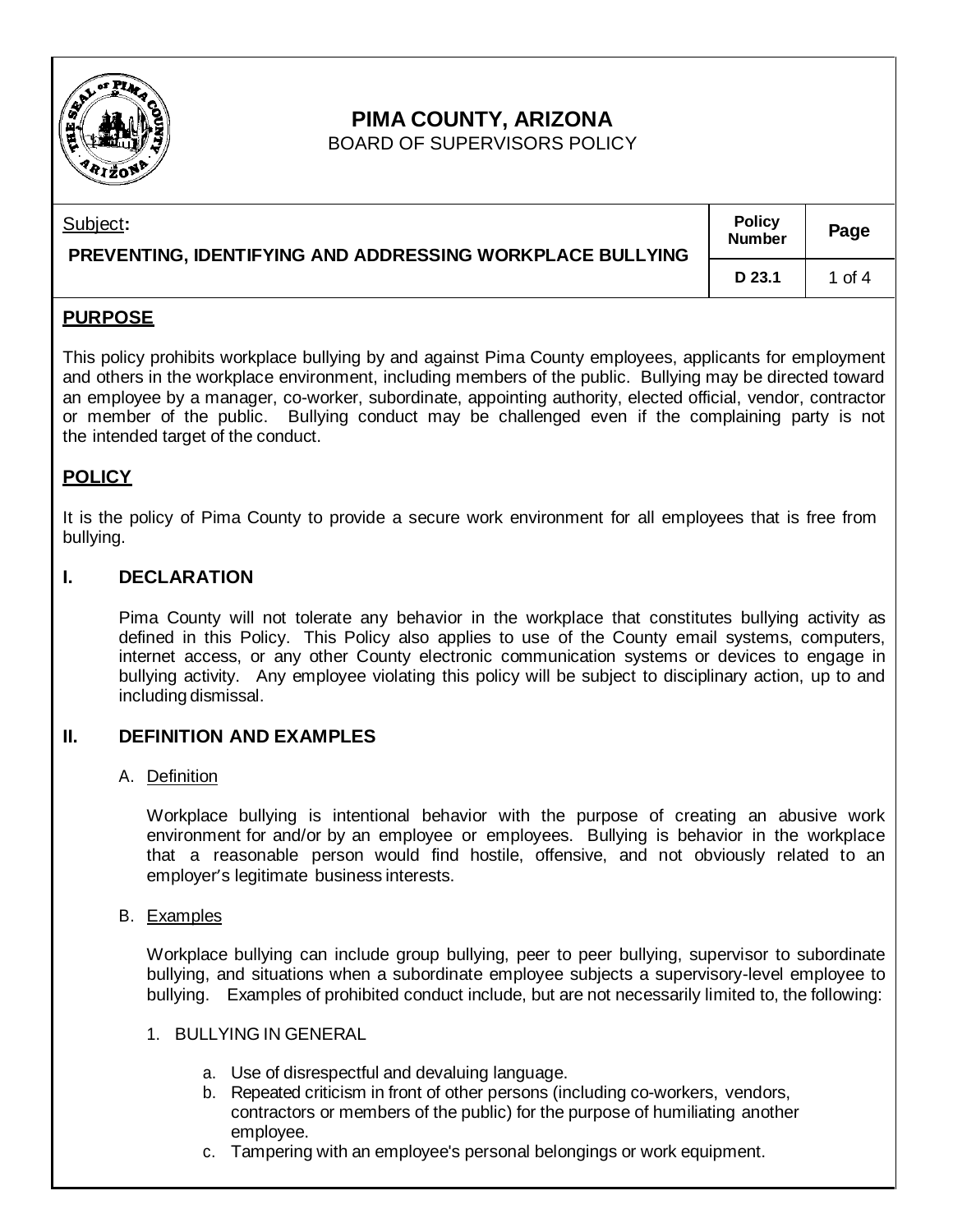| Subject:<br>PREVENTING, IDENTIFYING AND ADDRESSING WORKPLACE BULLYING                                                                                                                                                                                                                                                                                                                                                                                                                                                                                                                                                                                                                                                                                                                                                                | <b>Policy</b><br><b>Number</b> | Page       |
|--------------------------------------------------------------------------------------------------------------------------------------------------------------------------------------------------------------------------------------------------------------------------------------------------------------------------------------------------------------------------------------------------------------------------------------------------------------------------------------------------------------------------------------------------------------------------------------------------------------------------------------------------------------------------------------------------------------------------------------------------------------------------------------------------------------------------------------|--------------------------------|------------|
|                                                                                                                                                                                                                                                                                                                                                                                                                                                                                                                                                                                                                                                                                                                                                                                                                                      | D 23.1                         | $2$ of $4$ |
| d. Invasions of privacy, such as spying, stalking, rummaging through personal<br>belongings (including unauthorized access of personal email and contents of<br>personal cell phones and employee-owned Personal Digital Assistants).<br>Note: an employee has no expectation of privacy in any items of personal<br>equipment attached to County network devices.<br>e. Attempting to exploit an employee's known psychological or physical vulnerability<br>(which may also be a violation of the Americans with Disabilities Act).<br>Behavior or language that frightens, humiliates, belittles or degrades, including<br>f.<br>criticism that is delivered with yelling and screaming.                                                                                                                                          |                                |            |
| 2. BULLYING BY SUPERVISOR                                                                                                                                                                                                                                                                                                                                                                                                                                                                                                                                                                                                                                                                                                                                                                                                            |                                |            |
| a. Making up arbitrary rules for or selectively applying rules to the targeted employee.<br>b. Assigning undesirable work as punishment.<br>c. Managing by threat and/or intimidation.<br>d. Preventing appropriate or equal access to opportunities.<br>e. Assigning tasks with unreasonable, impossible or constantly changing<br>objectives and/or deadlines.<br>Removing key areas of responsibility and/or replacing them with more trivial or<br>f.<br>unpleasant tasks for no business related reason.<br>g. Denying access to necessary information, consultation, training, or resources.<br>h. Withholding essential information or purposefully giving incorrect information.<br>Repeatedly criticizing a subordinate employee's actions outside the scope of<br>i.<br>reasonable corrective and/or disciplinary efforts. |                                |            |
| 3. BULLYING BY CO-WORKERS (TO INCLUDE SUPERVISORS)<br>In addition to the behaviors listed in number 2 above:                                                                                                                                                                                                                                                                                                                                                                                                                                                                                                                                                                                                                                                                                                                         |                                |            |
| a. Using confidential information to humiliate privately or publicly.<br>b. Withholding information that affects an employee's performance.<br>Intimidating an employee through inappropriate personal comments, disparaging<br>C.<br>opinions or criticism with no basis in fact.<br>d. Taking credit for another employee's work.<br>e. Repeatedly belittling a co-worker (whether publicly or privately).                                                                                                                                                                                                                                                                                                                                                                                                                         |                                |            |
| 4. BULLYING BY SABOTAGE                                                                                                                                                                                                                                                                                                                                                                                                                                                                                                                                                                                                                                                                                                                                                                                                              |                                |            |
| a. Falsely accusing an employee of making errors.<br>b. Ensuring failure of an employee's project by not performing required tasks, such<br>as sign-offs, taking calls, working with collaborators, etc.<br>c. Undermining or deliberately impeding an employee's work.                                                                                                                                                                                                                                                                                                                                                                                                                                                                                                                                                              |                                |            |
| <b>BULLYING BY SHUNNING</b><br>5.                                                                                                                                                                                                                                                                                                                                                                                                                                                                                                                                                                                                                                                                                                                                                                                                    |                                |            |
| a. Isolating an employee from co-workers, in workplace social events or physically.<br>b. Launching a campaign, which may or may not be based on facts, to provoke an<br>employee to leave or be removed.<br>Purposely excluding an employee from an essential meeting.<br>C.                                                                                                                                                                                                                                                                                                                                                                                                                                                                                                                                                        |                                |            |

d. Excluding employees from matters in which they would be expected to be included as part of the job.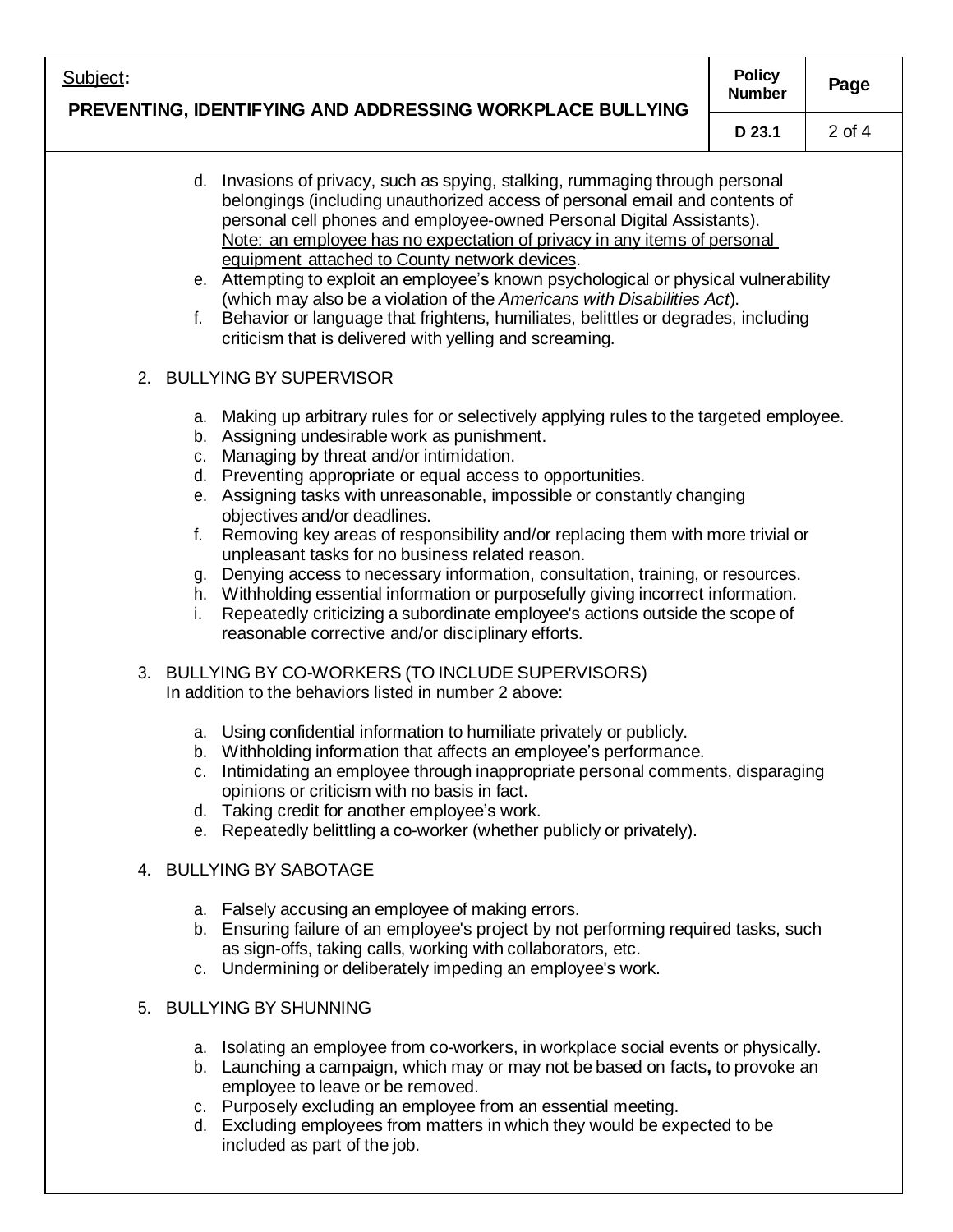| Subject:<br>PREVENTING, IDENTIFYING AND ADDRESSING WORKPLACE BULLYING | <b>Policy</b><br><b>Number</b> | Page   |
|-----------------------------------------------------------------------|--------------------------------|--------|
|                                                                       | D 23.1                         | 3 of 4 |
|                                                                       |                                |        |

## **III. PROCEDURE**

- A. Reporting
	- 1. *Targets*: When an employee believes that he or she is the target of behavior that may satisfy the definition of workplace bullying (as defined herein), the employee must report any and all incidents immediately to a supervisory level employee, to include his or her supervisor, division manager, appointing authority, elected official, the supervisor of the alleged bully, or to Human Resources Employment Rights. Employees who believe they are the target of bullying are not required to confront the alleged bully.
	- 2. *Witnesses*: When an employee has witnessed or been made aware of behavior that he or she believes may satisfy the definition of workplace bullying (as defined herein), the employee must report any and all incidents immediately to his or her supervisor, division manager, appointing authority, elected official, the supervisor of the alleged bully, or to Human Resources Employment Rights.
	- 3. *Supervisors*: When a supervisory level employee is notified about possible workplace bullying behavior (as defined herein), the supervisor must immediately notify Human Resources.
	- 4. *Human Resources:* Employees always have the right to report potential bullying activity directly to Human Resources. For example, if the supervisory level employee fails to take immediate appropriate corrective action, or if circumstances are such that reporting the possible workplace bullying activity to a supervisory level employee is inappropriate, the employee shall report the bullying directly to Human Resources.
- B. Investigation
	- 1. Human Resources will conduct a thorough and impartial investigation of the reported workplace bullying activity and apply the "reasonable person" or "reasonable victim" standard to the investigative record.
	- 2. When the alleged bullying consists of action taken by a supervisory-level employee against a subordinate employee, Human Resources may consider the "reasonable management action" defense if raised by the alleged aggressor or otherwise indicated by the facts. The elements of the defense are: (1) the conduct alleged to constitute bullying must be management action; (2) it is reasonable for the management action to be taken; and (3) the management action must be carried out in a reasonable manner. The evaluation of the defense will be based on an objective assessment of the management decision in the context of the circumstances and knowledge of persons involved.
	- 3. Human Resources may also determine whether the behavior may be more appropriately addressed as Workplace Violence under Board of Supervisors Policy D 23.11, or as Workplace Harassment under Board of Supervisors Policy D 21.3 or Sexual Harassment under Board of Supervisors Policy D 21.2.
	- 4. Human Resources will prepare a report of its investigative findings and make recommendations to the County Administrator for further action.
	- 5. The County Administrator shall issue a final decision and notify the alleged target(s) and perpetrator(s) and the department(s) of the outcome of the investigation